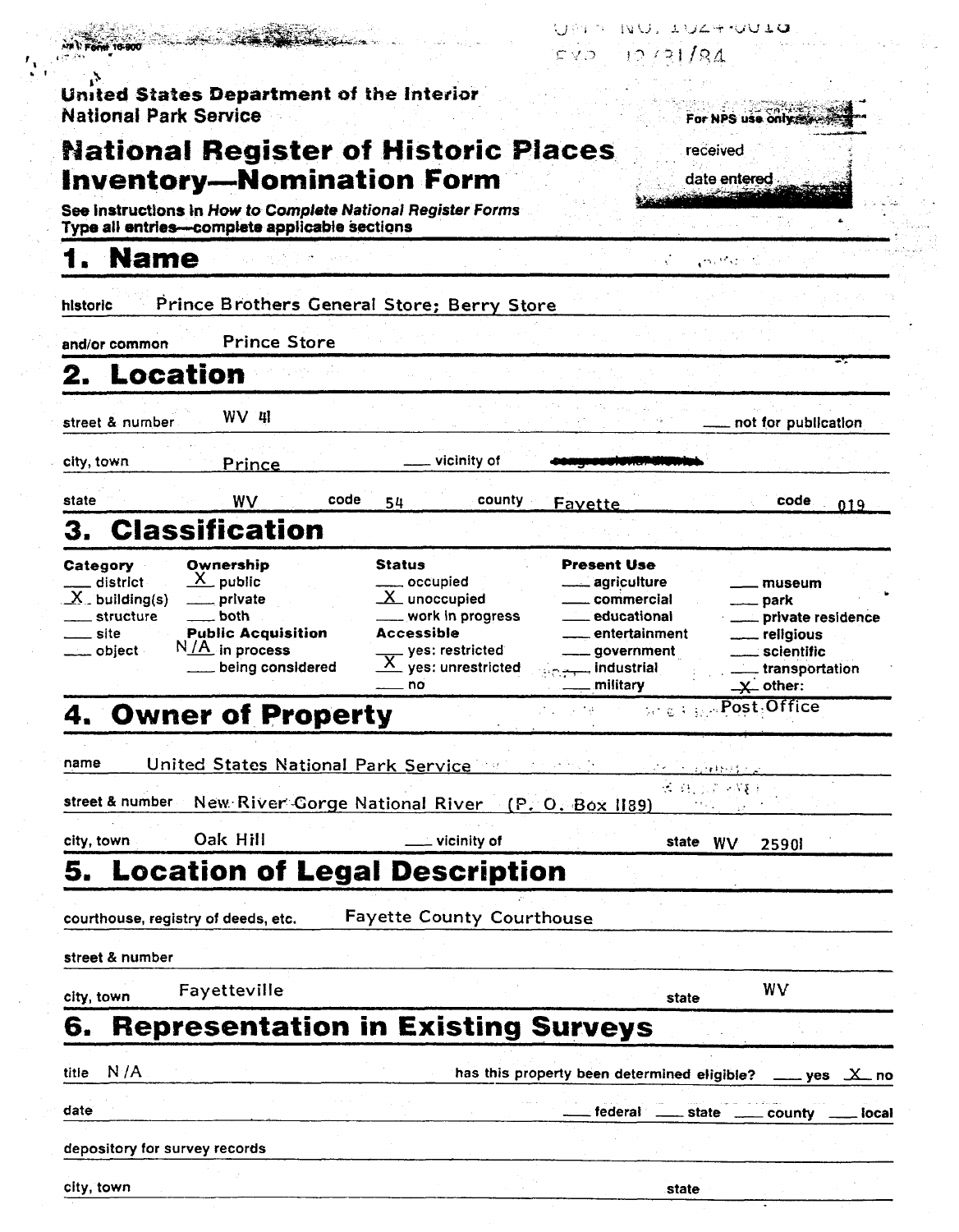|                                               | Description                      |                                                        |                                                        |      |      |  |  |  |
|-----------------------------------------------|----------------------------------|--------------------------------------------------------|--------------------------------------------------------|------|------|--|--|--|
| Condition<br><u>__</u> _excelient<br>___ good | $X$ deteriorated<br><b>ruins</b> | <b>Check one</b><br>unaltered<br>$-\mathsf{X}$ altered | <b>Check one</b><br>$\Delta$ original site<br>__ moved | date | N /A |  |  |  |
| __ fair                                       | unexposed                        |                                                        |                                                        |      |      |  |  |  |

Describe the present and original (if known) physical appearance

#### yniyasin k

The Prince Brothers **General** Store is located on West Virginia State Route 41, at Prince, Fayette County, in the **New** River Gorge National River. The building occupies a narrow flood plain with the state highway and tine of the Chesapeake and Ohio Railroad; it **faces**  south in view of the New River [North America's oldest river).

بأو يتوقيهن بني

The general store building is a well preserved, turn-of-the-century, 2-story frame commercial structure that housed a grocery and dry goods business throughout much of its history. **A** portion of the building was also used as the Prince Post Office for many decades.<sup>1</sup> As a focal point of community needs for several generations, the Prince General Store has achieved landmark importance as the only surviving example **of** a once-common building type in this section of West Virginia.

Though deteriorating, the store building is sound enough to warrant restoration, Importantly, the major features such as the front elevation store windows, are largely intact. At the first story two of the facade's three bays are filfed with large plate glass windows. The bay containing the old post office entrance was enclosed, or closed down. as part of past post office remodelings. Other important front elevation architectural details are a bracketed cornice separating the lower and upper stories, and a bold over- \* hanging eaves, bracketed and embellished with a cornice, containing a wide frieze with a running pattern of diamond-shaped wooden applique.

The bracketed wood cornices at the front and side elevations are affixed to parapets that hide a flat roof which slopes gradually from front to rear. The particular carpentry features of the roofline were relatively common among later Victorian rural "boomtown"style frame buildings of West Virginia. Numerous buildings of this type, however, have disappeared or have been radically altered in the state.

Rooms of the building are provided light through 19th-century style tall windows with two vertical panes over two vertical panes. Interior finish boards are of the horizontal tongue and groove variety, contrasting with exterior 5-inch wide weatherboard siding.

The Prince Brothers General Store is owned by the New River Gorge National River, National Park Service, which plans to restore and interpret the building for the visiting public.

**<sup>A</sup>**part **of** the building is currently used as a post office.

**Contributing/Noncontributing** Resources

| Contributing    |                          | I (store building) |
|-----------------|--------------------------|--------------------|
| Noncontributing | $\overline{\phantom{a}}$ |                    |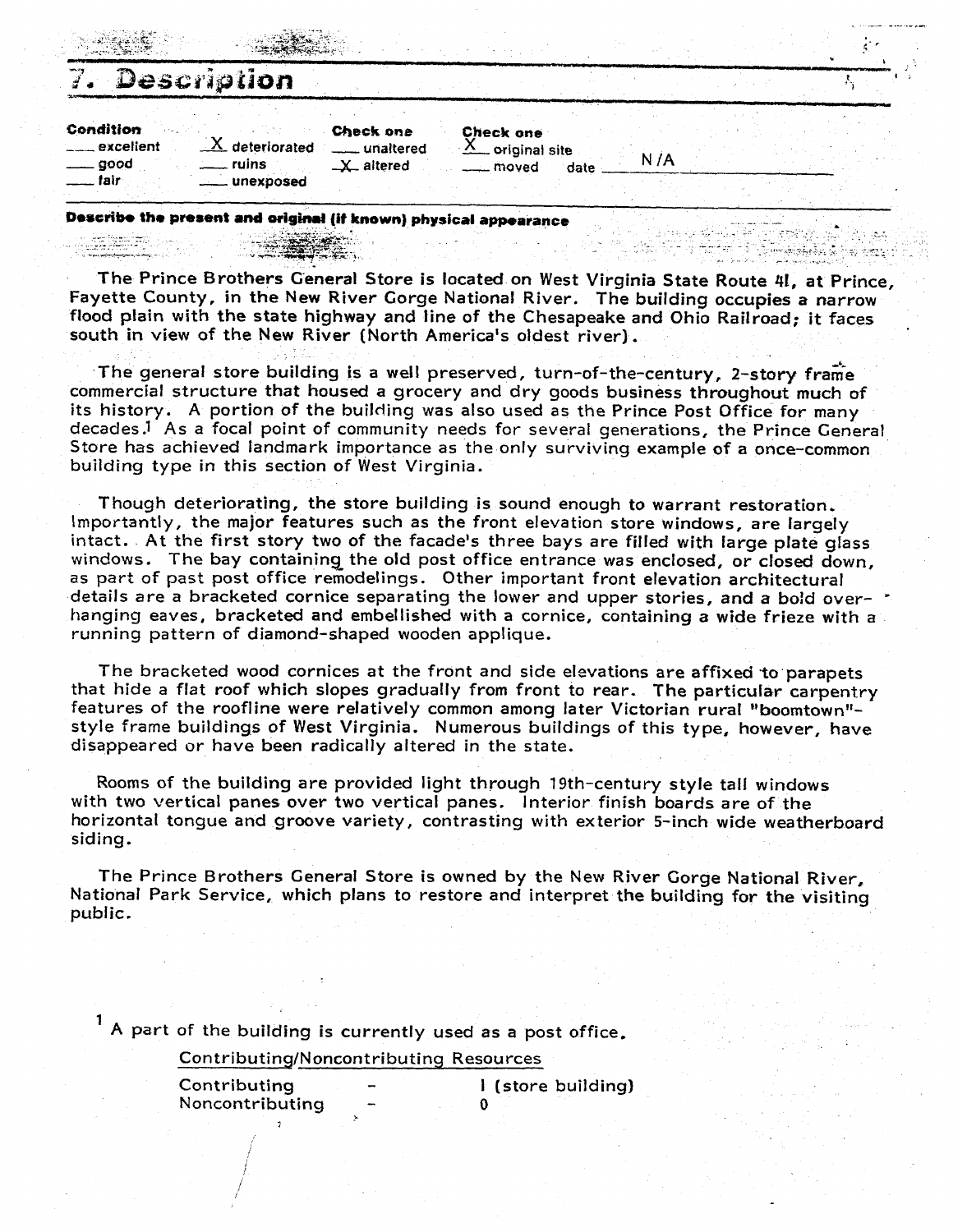| د گنا                                                                                                                                           | Significance                                                                                                                                                                                                        |                                                                                                                                                           |                                                                                                                                               |                                                                                                                  |
|-------------------------------------------------------------------------------------------------------------------------------------------------|---------------------------------------------------------------------------------------------------------------------------------------------------------------------------------------------------------------------|-----------------------------------------------------------------------------------------------------------------------------------------------------------|-----------------------------------------------------------------------------------------------------------------------------------------------|------------------------------------------------------------------------------------------------------------------|
| Period<br><u></u> prehistoric<br>$\frac{1}{2}$ 1400-1499<br>$-1500 - 1599$<br>$-1600 - 1699$<br>$-1700 - 1799$<br>$X_{-1800-1899}$<br>$X$ -1900 | Areas of Significance-Check and justify below<br>archeology-prehistoric community planning<br>archeology-historic<br>_____ agriculture<br>____ architecture<br>___ art<br>$\overline{X}$ commerce<br>communications | conservation<br>economics<br><u></u> education<br><u>_</u> engineering<br>exploration/settlement _____ philosophy<br><u>_</u> __ industry<br>__ invention | Landscape architecture Landinion<br>—— law ∶<br>____ literature<br><u>nilitary</u><br>music<br>politics/government<br><b>Regional History</b> | <u>__</u> __ science<br>sculpture<br>social<br>humanitarian<br>theatar.<br>transportation<br>$X$ other (specify) |
| <b>Specific dates</b>                                                                                                                           | $c.$ 1900                                                                                                                                                                                                           | <b>Builder/Architect</b>                                                                                                                                  | Unknown                                                                                                                                       |                                                                                                                  |

#### **Statement of Significance (in one paragraph)**

The Prince Store derives its significance from being the last surviving building **of-** the New River coal field commercial businesses that prospered in the late 19th and early 20th centuries, and as being associated with the prominent Prince family of Fayette and Raleigh counties.

The name Prince is practically synonymous with the development of Fayette and Raleigh Counties. The Princes migrated to Fayette County [now Raleigh), Virginia in 1835. They began as farmers and over the years they became involved in politics and business.

The Prince Store represents entrepreneurial investment by a private individual during the pioneer phase of the New River coal field. The Quinnimont lron Furnace would "blow out" and the coal would be worked out, but the store would remain. The record indicates William Prince purchased land in the Quinnimont/Prince vicinity in 1873 and had opened a store by June 1875. The 1891-92 West Virginia Gazetteer listed at Prince "William Prince. General Store". In 1895 the listinq was "Prince Brothers General Store". The recognition of the importance of the Prince Brothers Store was carried in a 1937 headline which read "Prince Store Changes Hands, was once most important one in the County". Interestingly enough, the county referred to was Raleigh, but the store was located in Fayette County. This was because the Prince depot and store in the early days served the greater part of Raleigh County.

Prince was strategically located. Railroad freight arrived here regularly for communities on both sides of the river including the nearby and fast growing town of Beckley. The "new" road in 1874 from Raleigh Courthouse across New River created quite a bit of traffic (enough so, that in 1889, William opened a thirty-two room hotel nearby] and the coal mining towns downstream were providing business. Prince, however, was not a mining community. For this reason, when William Prince established his general store here, it probably was unique. It was not the typical company store of song and legend being operated by a coal company and it outlasted all the coal company stores along the river. Closing in 1984, the store is the last surviving building of the New River coal field commercial businesses located along the New River. It is a very good example of the surviving architecture of the region and, as far as it is known, is the last of its kind.

### BACKGROUND

During the years of construction between 1870 and 1873, the Chesapeake and Ohio Railroad (CEO) played an important role as a force of change in southern West Virginia. It opened the region to settlement and economic development. The development of the West Virginia coal industry was a direct result of railroad construction in the mountains.<br>Numerous coal mines and coal towns sprang up along the New River specifically from Quinnimont downriver.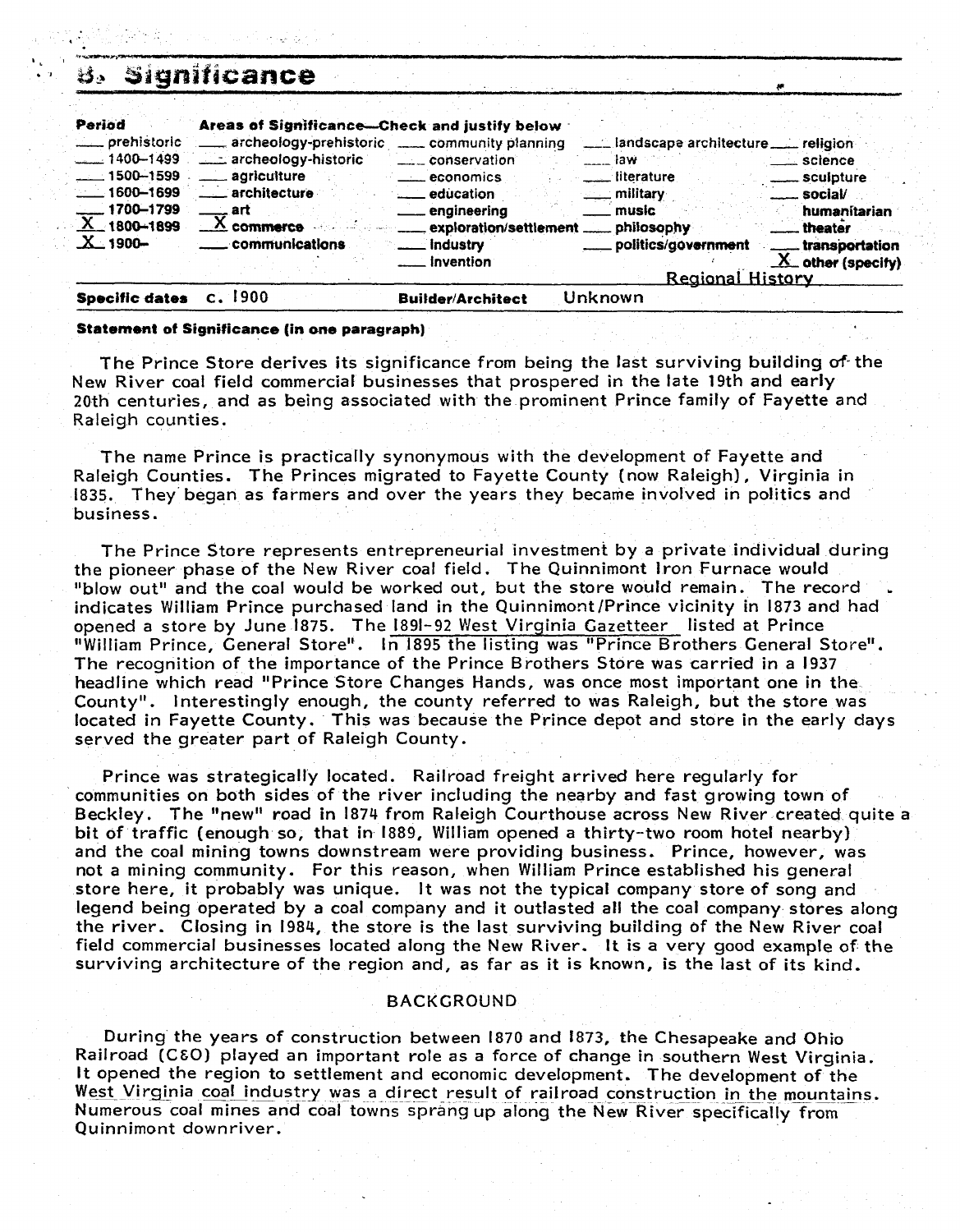

In the early 1870's, the mammoth construction job of excavating the Stretchers Neck Tunnel was undertaken by the C&O. At nearby Quinnimont, which is also adjacent to present day Prince, an iron furnace was being constructed. It is significant that **the**  first coal from the New River coal field was shipped from Quinnimont in 1873. Quinnimont was the developing community during this decade.

As early as May 1874, William Prince operated a store at McKendree. McKendree **is**  across Stretchers Neck from Prince about one **and** one-half miles downstream on the New River and **CEO** Railway. In February 1874, the "Batoff Road" from the Raleigh Courthouse was being constructed to McKendree depot. This road may have stayed on the west side of the New River with a spur road to Prince/Quinnimont. The "Table of tracts of land for the year 1872" in the Fayette County Courthouse shows John Cwinn owned property and an 1878 deed indicated he was operating a ferry, at least by that time, here on the New River. William Prince would purchase the ferry in December 1886.

The construction of the new road down Batoff Mountain (possibly present West Virginia Route 41), completion of the CEO Railway, industrial, railroading and mining activity at Quinnimont at this time probably suggested to the Princes that they should be near this center of activity.

The Mountain Herald of Hinton, West Virginia, carried a tantalizing piece on June 10, 1875, stating that "Prince and Bro. of McKendree open new store at Kettle Run near Quinnimont". Kettle Run is about one mile upstream on the New River from where the present Prince store is located. Previous to this, John Beckley, as trustee for Alfred and Jane Beckley, sold 400 acres on January 6, 1873, at this location on the **New** River to William Prince, Jr. for \$2800.00. Records do not indicate if the Princes were specifically at Kettle Run and later moved to their present location, or if they initially built where the store is now located.

The origin of the Prince community is vague. Although the evidence is not conclusive, an 1880 map of the New River coal fields shows Quinnimont but not Prince. Prince is not listed on an 1881 CEO Railway timetable. A map by Jed Hotchkiss in 1882 does list Prince. The postal records in the National Archives indicates that James **F.** Prince was appointed postmaster at McGinnis, Fayette County, on August **14,** 1889. The-name of the post office at McGinnis was changed to Prince and James **F.** Prince was appointed postmaster at Prince on August 18, 1889. In February 1889, Prince is listed on the **C&0**  Railway timetable as a flag station. Often towns were named after the leading citizen, the postmaster or post office, or the railroad stop. The above sequence of events suggests that the railway people were referring to the site **as** Prince possibly because the brothers had a store there. McCinnis was a prominent family name in nearby Raleigh County and, probably, to simplify matters, James Prince no doubt used his name for **the**  post office to match what the railway officials were already calling the site.

From the evidence available, including recently located historical photographs, William Prince in 1875 established a store between Quinnimont and Prince at Kettte Run. He may have been at Kettte Run for a few years before moving to what would become Prince. A Prince descendant believes the Princes were always at their present location; and, this probably is accurate. One historical photograph shows an early store that was different from the others. Another is a longer building and may have been enlarged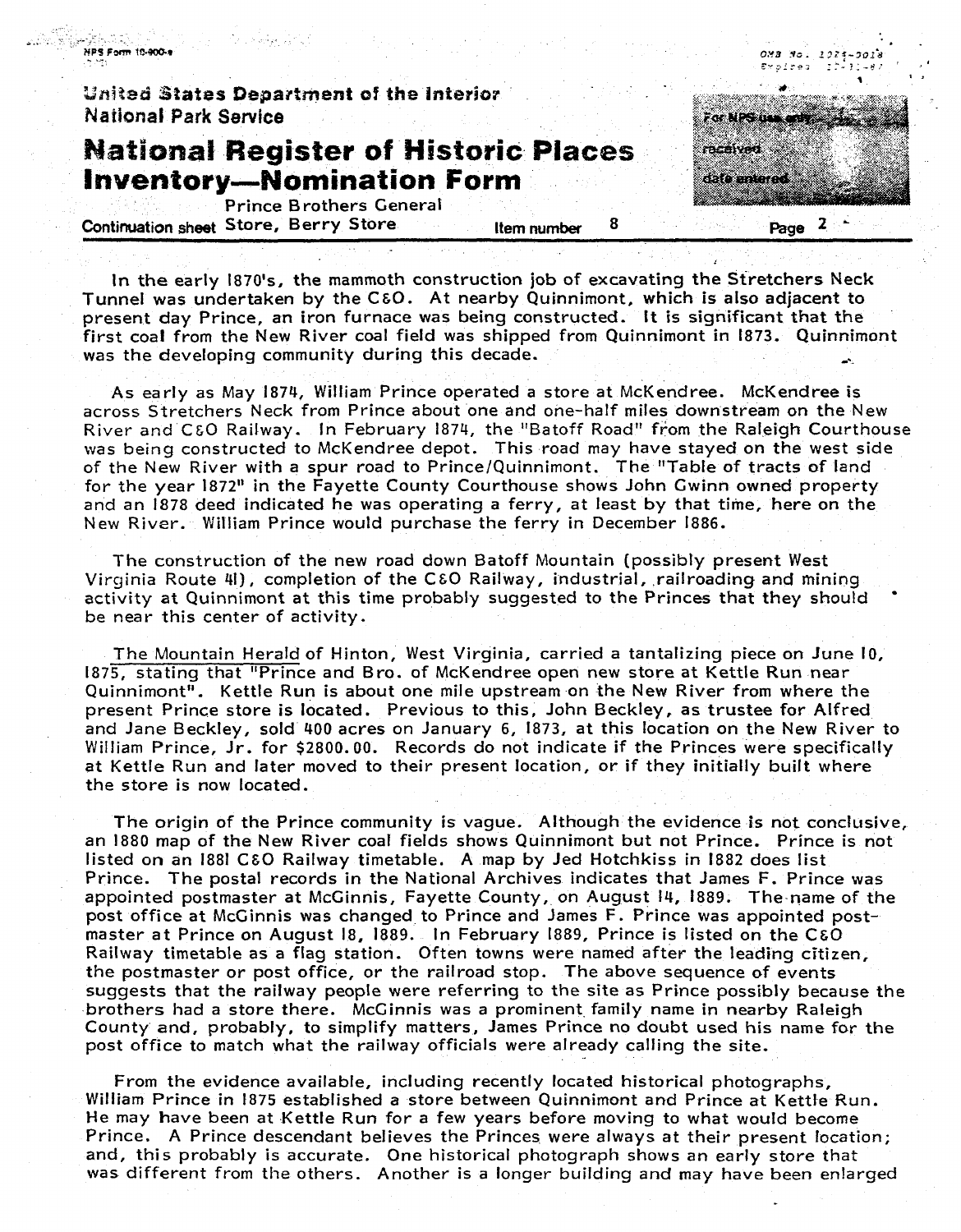NPS Form 10.900-1 **CRAZI** 

**United States Department of the interior National Park Service** 

## **National Register of Historic Piaces Inventory-Nomination Form**

Prince Brothers General **Continuation sheet** Store, Berry Store **Item number 8 8 Page 3** 

from this earlier store. The possibility remains that there were three stores and the longer building was the second store. This elongated building, on the west side of the present store, was torn down in about 1973. Preliminary investigation suggests that the present store played a role in the coal communities. Orders were placed by people in these  $\rightarrow$ downstream communities and carried by the train to the store. Once filled, the groceries were delivered by train to the families.

Without further historical documentation, which at present does not seem to be available, the present store cannot be precisely dated. The best estimate is that it is a turn-of-the-century structure. Very little alteration has been done to the building. Research and structural analysis will continue by the National Park Service.

James F., the brother of William, ran the post office here until about **1922.** Then, James Prince, the son of William, became the second postmaster. Prince's successor, William L. Kellam was appointed on August 31, 1937. The location of the early post office was in the building adjacent to the present store, but eventually it was moved to the store. where it continues today in active operation.

 $Expliers$   $10-31-37$ 

ONB No. 1024-5518

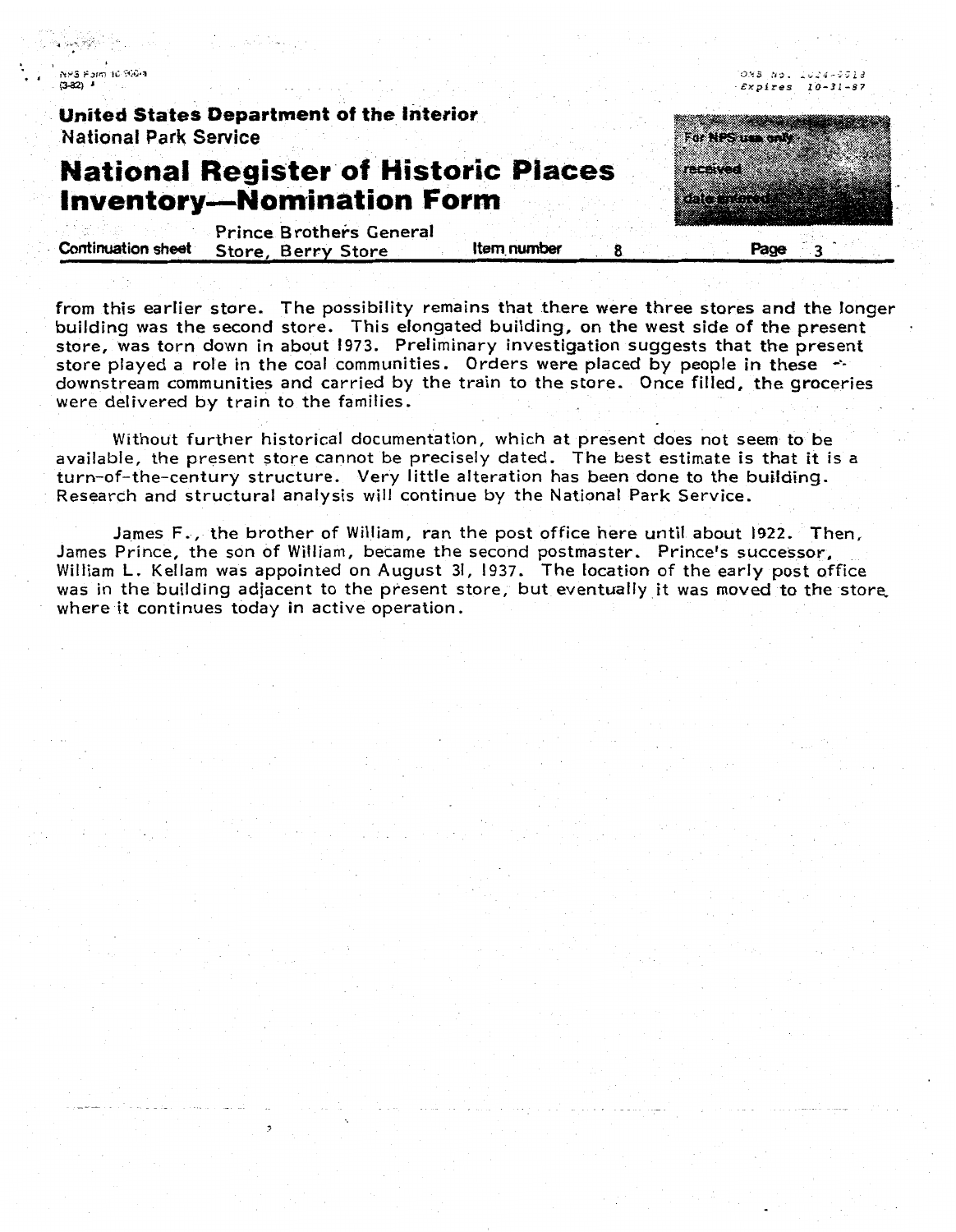#### **Major Bibliographical References** 9.

(See Continuation Sheet)

المرواج بكوار أوالعين

|  |  | 10. Geographical Data |  |  |  |  |
|--|--|-----------------------|--|--|--|--|
|  |  |                       |  |  |  |  |

| <b>UMT References</b> | Acreage of nominated property 112 acre.<br>Quadrangle name Prince WV                                                    |                                                 |                   |         | Quadrangle scale 1:24,000                |  |
|-----------------------|-------------------------------------------------------------------------------------------------------------------------|-------------------------------------------------|-------------------|---------|------------------------------------------|--|
| Easting<br>Zone       | 9.444<br>0, 0<br>Northing                                                                                               | 1 8 9 6 4 0                                     | в<br>Zone         | Easting | Northing                                 |  |
| с                     |                                                                                                                         |                                                 | D<br>н            |         |                                          |  |
|                       | Verbal boundary description and justification<br>(See Continuation Sheet)                                               |                                                 |                   |         |                                          |  |
|                       | List all states and counties for properties overlapping state or county boundaries                                      |                                                 |                   |         |                                          |  |
| state<br>N/A          |                                                                                                                         | code                                            | county            |         | code                                     |  |
| state                 |                                                                                                                         | code                                            | county            |         | code                                     |  |
| 11                    | <b>Form Prepared By</b>                                                                                                 |                                                 |                   |         |                                          |  |
| name/title            | William E.<br>Cox                                                                                                       | Rodney S.<br>Collins                            |                   |         |                                          |  |
| organization          | <b>National Park</b><br>Service                                                                                         | WV Dept. of                                     | Culture & History | date    | January 29, 1986                         |  |
| street & number       | New River Gorge<br>National River<br>137} Main St.                                                                      |                                                 |                   |         | Cultural Center telephone (304) 348-0240 |  |
| city or town          | Oak Hill                                                                                                                | <b><i>Fence Charleston Carry State Line</i></b> |                   |         | West Virginia                            |  |
|                       | <b>State Historic Preservation Officer Certification</b>                                                                |                                                 |                   |         |                                          |  |
|                       | The evaluated significance of this property within the state is:                                                        |                                                 |                   |         |                                          |  |
|                       | national                                                                                                                | state                                           | х.<br>_ local     |         |                                          |  |
|                       | As the designated State Historic Presentation Officer for the National Historic Presentation Act of 1066 (Dublin Law 80 |                                                 |                   |         |                                          |  |

As the designated State Historic Preservation Officer for the National Historic Preservation Act of 1966 **(Public Law 89**– **665),** 1 hereby nominate this property for inclusion in the according to the criteria and procedures set forth by the National Park Service.

٠,

State Historic Preservation Officer signature

title **State Historic Preservation Officer**  date February 27, 1986

For NPS use only ો જે તે I hereby certify that this property is included in the National Register date

Keeper of the National Register

 $-10.0000$ Attest:

Chief of Registration

٢

- 1940-1953 745

date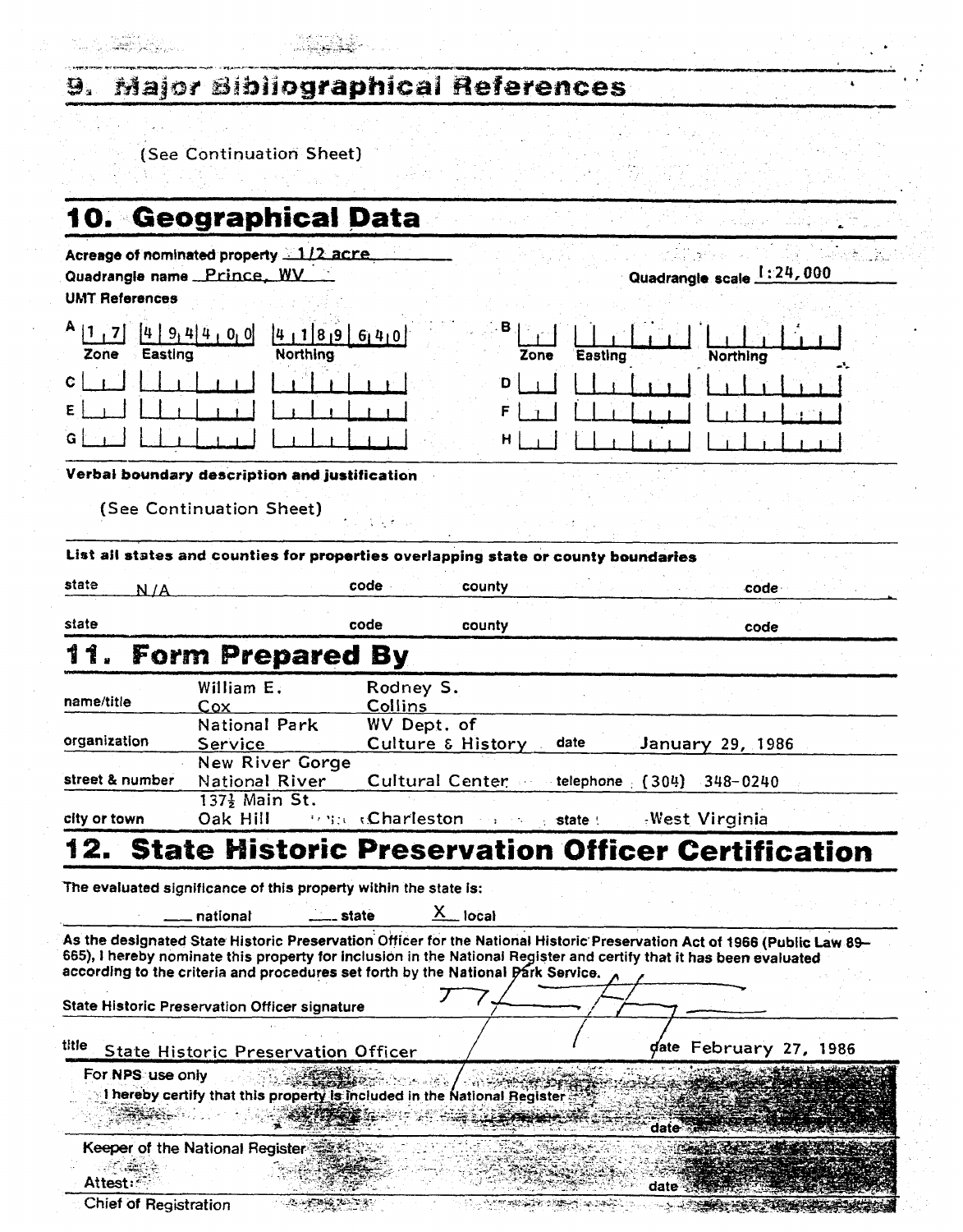NPS Form 10-900-a

United States Department of the Interior **National Park Service** 

## **National Register of Historic Places** \$;& **Inventory-Nomination Form**

Continuation sheet Prince Brothers Gen. Store Item number

Major **B** ibliographical References

Fayette County Courthouse, Fayetteville

Fayette County Map Book 4, page 94; Map Book 6, page 85. **CEO** Railway Map, Number 5076 dated January 30, 1920. Prince Land Deed, Book 117, page 556. September 19, 1946. Prince Land Deed, Book 319, page 560. September 26, 1973.  $\frac{1}{2}$ John Gwinn Ferry, Deed Book 2, page 134. April I, 1878.

#### Books /Journals

Memoirs of Raleigh County. Compiled **by** Charles B. Hedrick. **Wood** Printing Company: 1932. History of summers County. James H. Miller. Hinton. 1908. The Virginias. Jed Hotchkis. Number 6. January 1885. The Virginias. Jed Hotchkis. Number 7. July 1880.

Newspapers

The Mountain Herald. Hinton. Volume I, Number 9. February **19,** 1874. The Mountain Herald. Hinton. Volume 2, Number 25. June **10,** (875. Fayetteville. Volume 24, Number 25. The Fayette Journal. Fayetteville. Volume 25, Number 52.<br>The Raleigh Register. Beckley. Page 12. June 24, 1937. Beckley. Page 12. June 24, 1937.

Interviews

Mr. Herman Monk, Beckley, West Virginia. December 17, 1985. January **10,** L986. Mrs. Nell Prince Harris. Charleston, West Virginia. January 6, 1986. Mrs. Edna Berry, Prince, West Virginia. January 8, 1986.

National Archives; Judical, Fiscal and Social Branch, Washington, **D.C.** 

Correspondence with William E. Cox. December 19, 1985. Site location report for post office by James F. Prince. August 3, 1889.



q,

OMB No. 1924-0018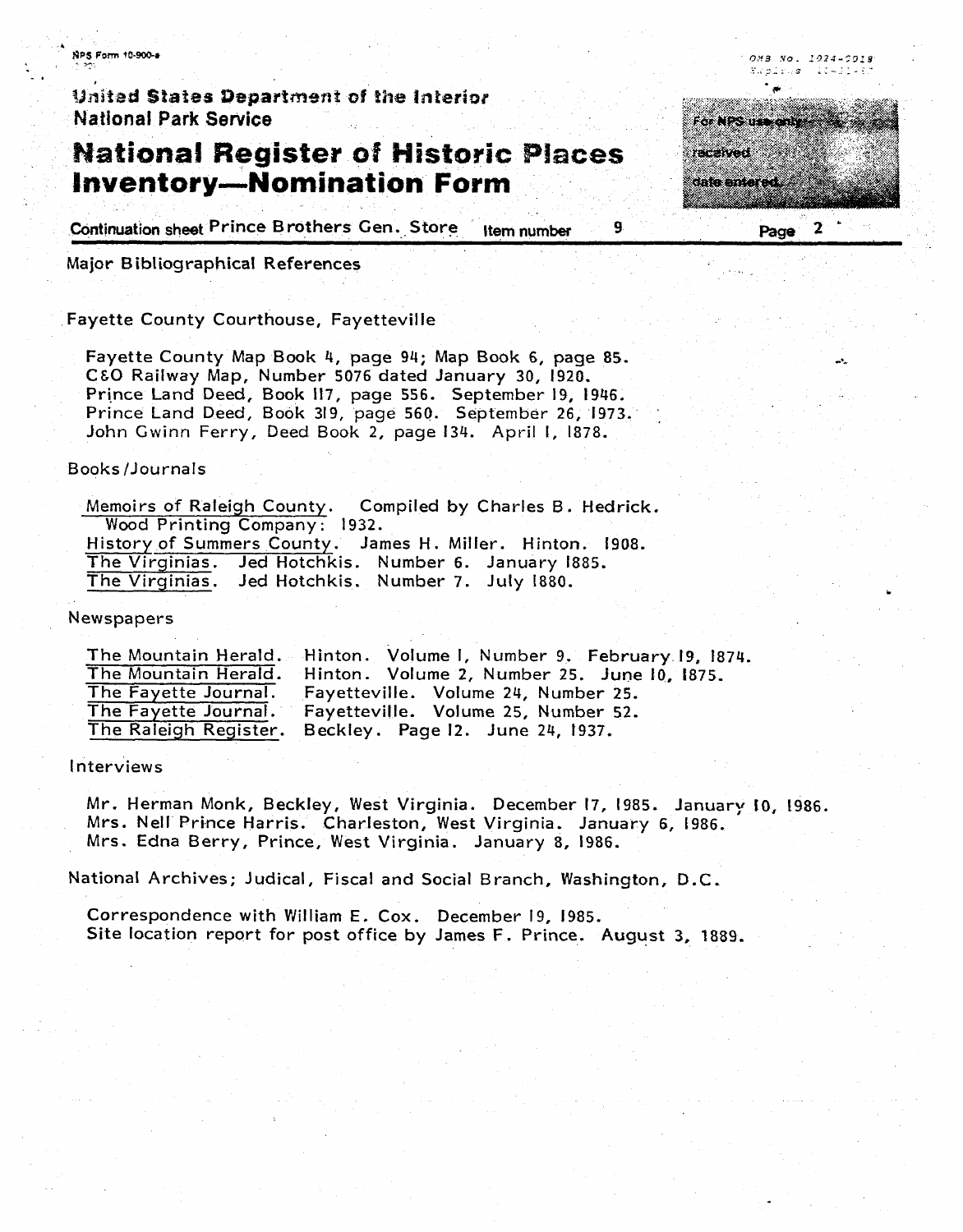NPS Form 10-900-a  $(3-82)$ 

**United States Department 0.8 the Interior**  National **Park Service** 

# **National Register of Historic Places Inventory-Nomination Form** . . , .

prince B **rothers.** General **Continuation sheet Store, Berry Story <b>Item number 10 Page** 2

### Verbal Boundary Description

**The** store stands **on** lot **#12,** section I. measuring 190 ft. **S.,** 104 **ft. (W.), 178 ft. (N.),**  123 ft. (E.; Map **Bock** 6, p. 85, Fayette County Courthouse, Fayetteville, **W.Va..** Ms The store stands on lot #12, s<br>23 ft. (E.); Map Book 6, p. 85<br>of the Estate of William Prince.

 $\mathbf{r}$ 

омв <u>м</u>о. 1024-сдів

 $Expi\overline{2}$ as 10-31-87

For NPS use only

received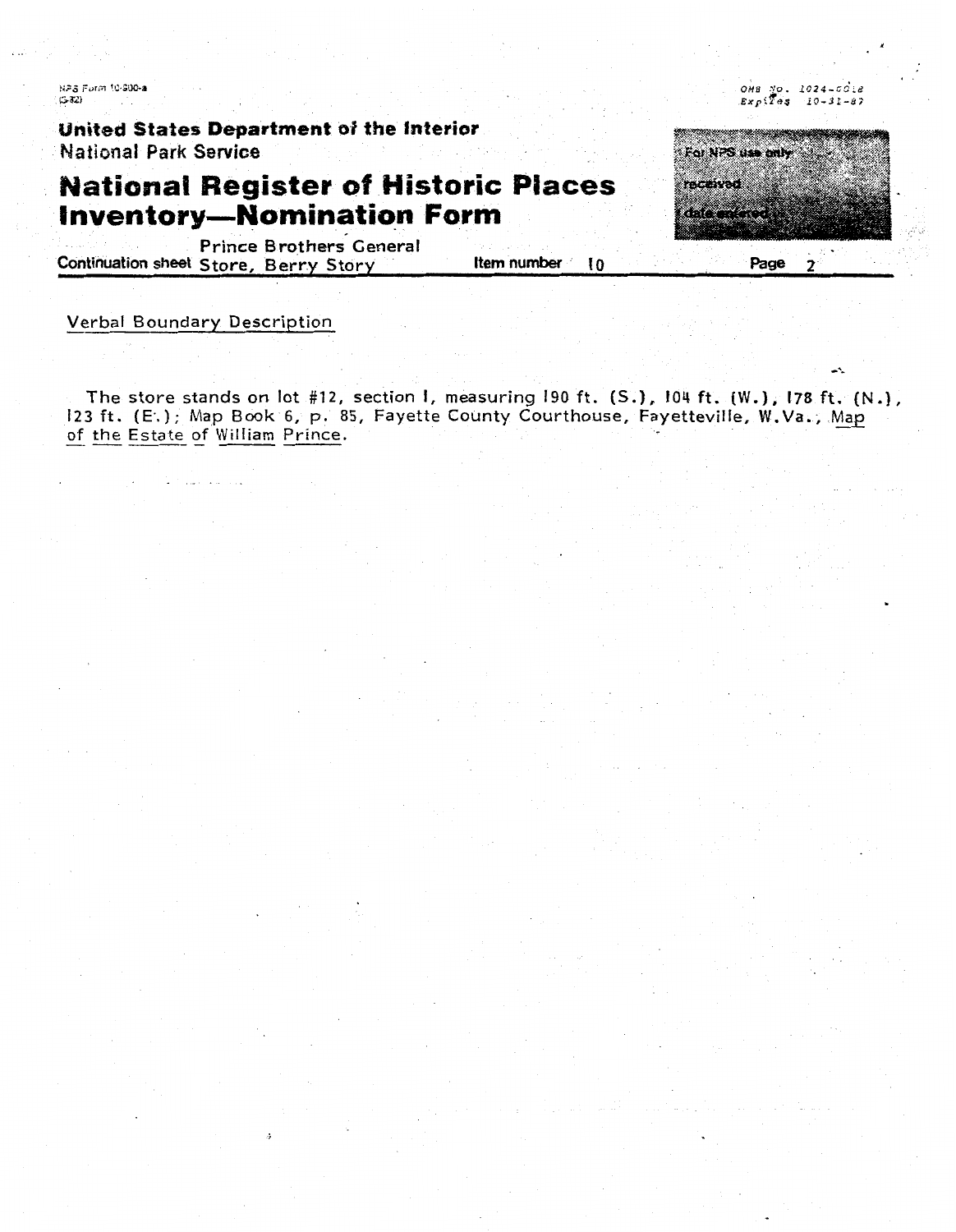